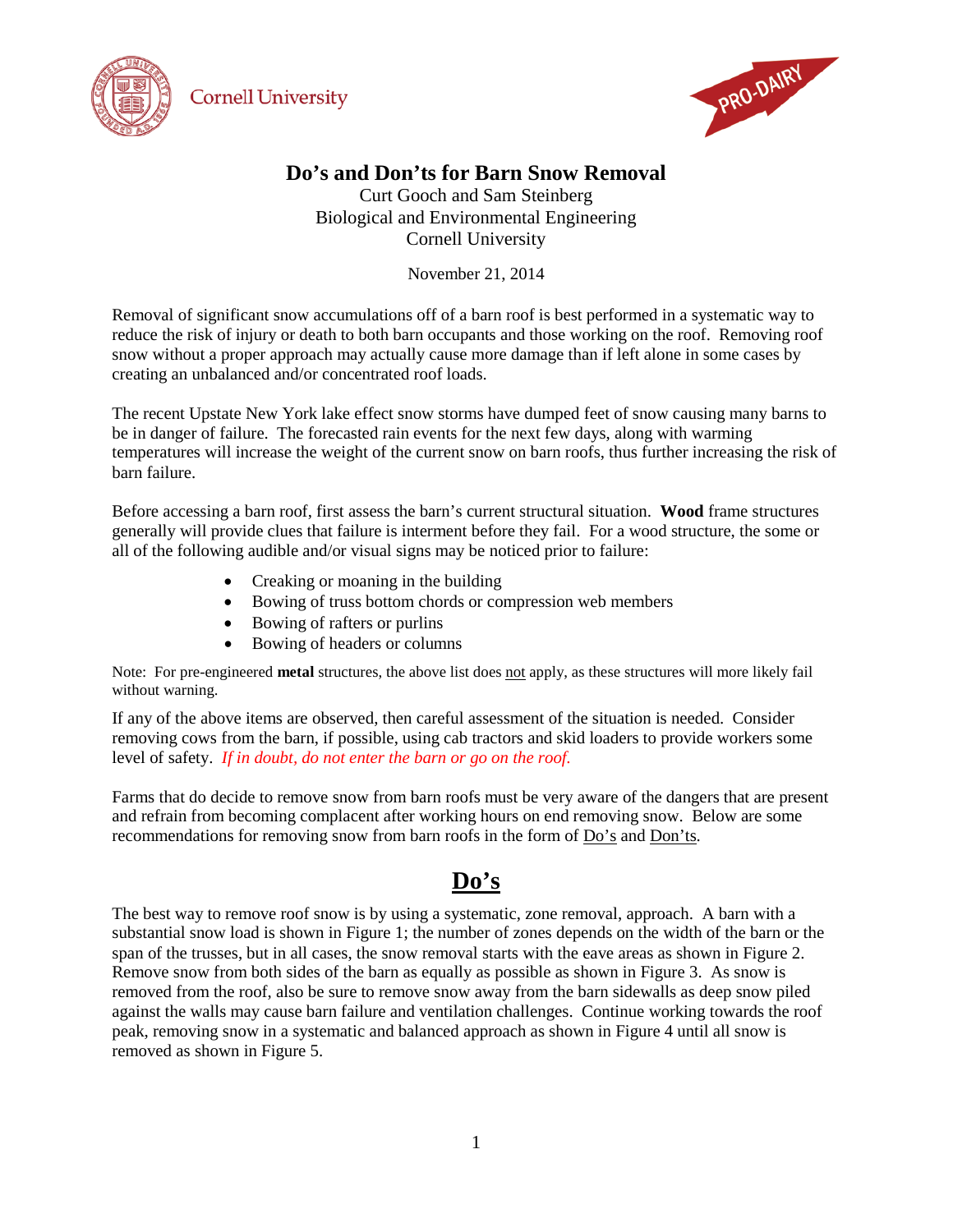

**Figure 1. Barn with substantial snow load.**



**Figure 2. Remove snow from Zone A on both sides of the barn. It is important to keep the loads symmetrical on each truss.**



**Figure 3. Move snow from Zone B down to Zone A and then off of the roof. Make sure to keep the snow on the ground off the sides of the barn. The posts, siding, and /or curtains are not designed to handle this type of load.**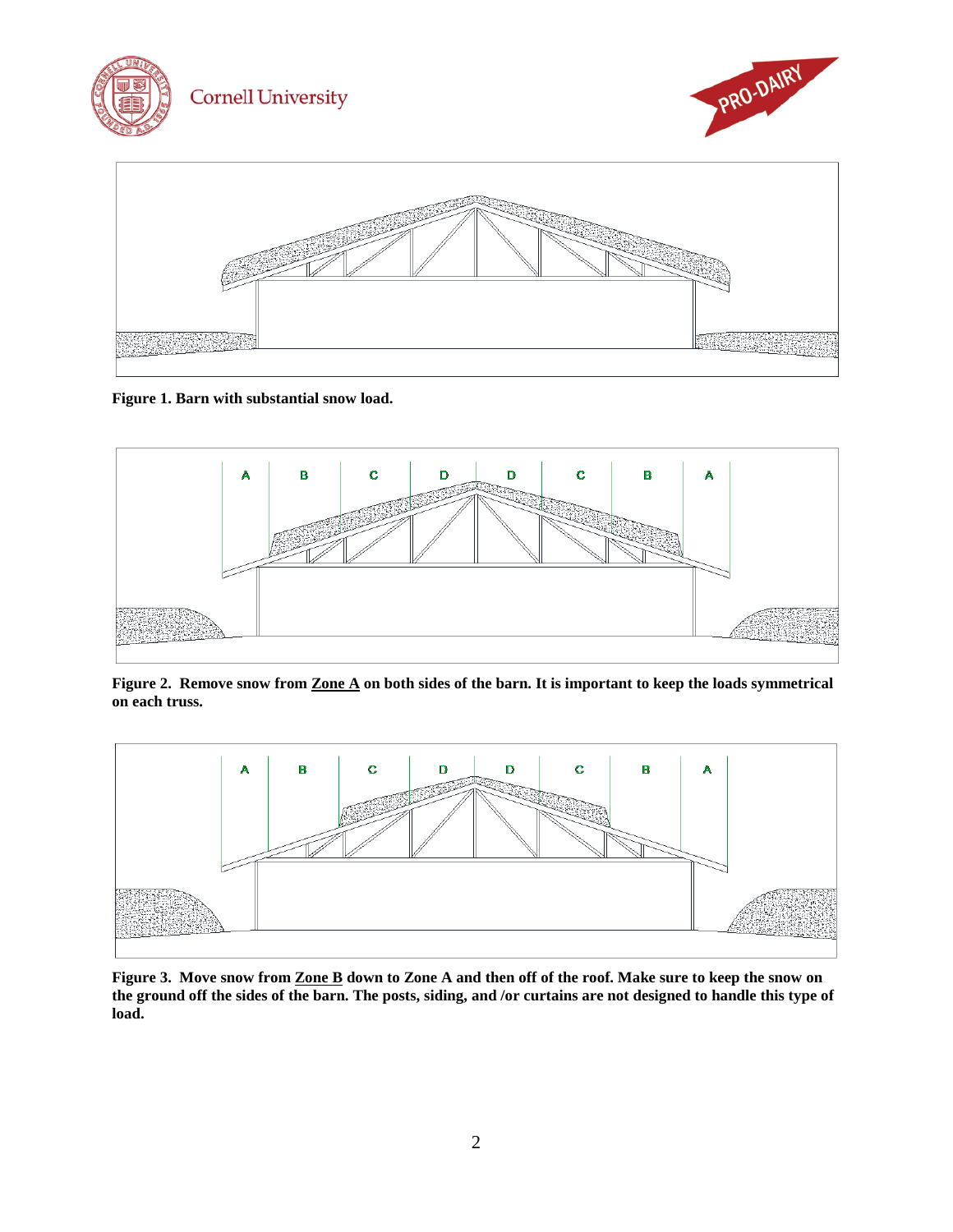

**Figure 4. Move snow from Zone C down to Zones B and A, and then off of the barn and continue to remove snow away from barn sidewalls.**



**Figure 5. Snow fully removed from roof and away from barn sidewalls.**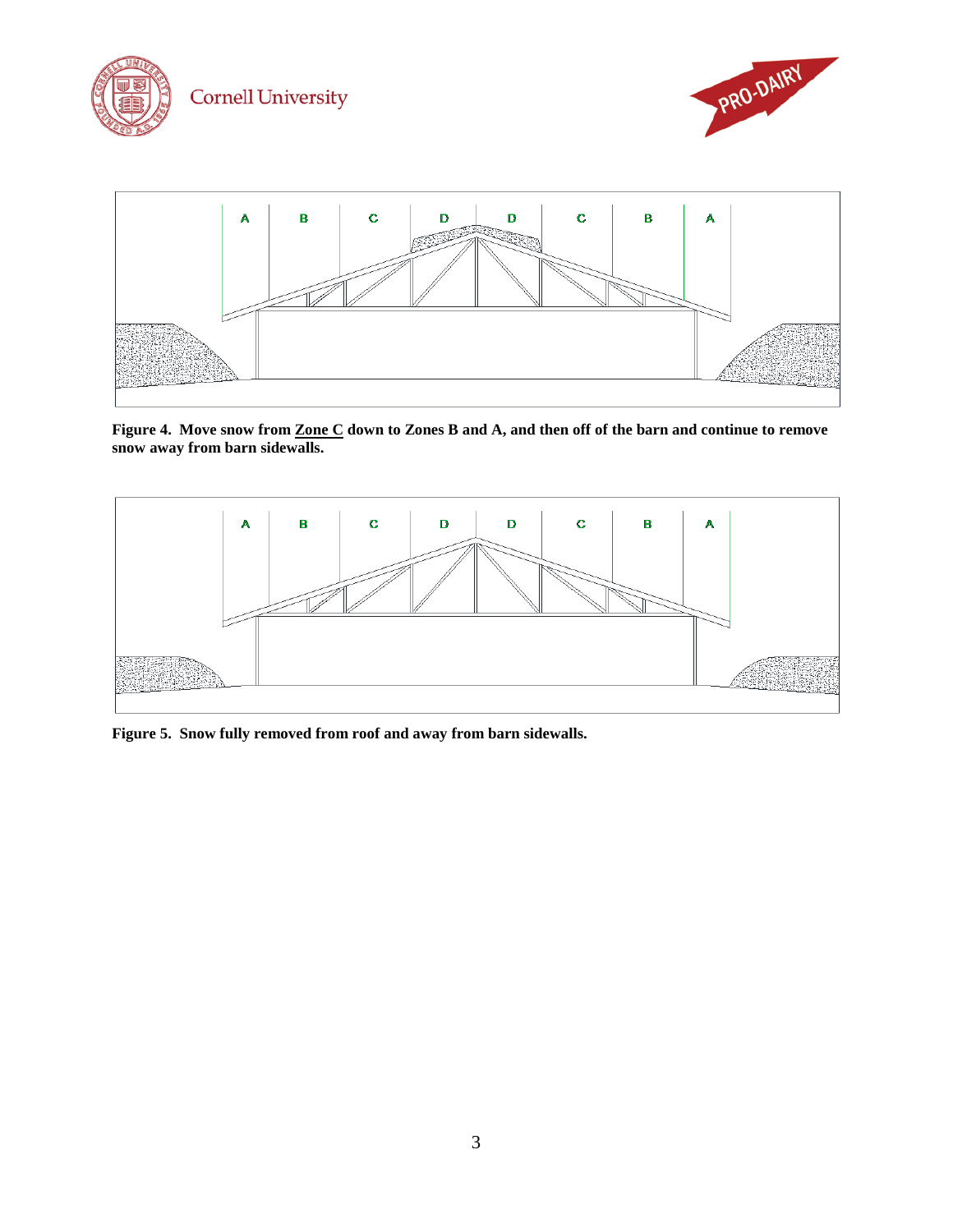



## **Don't:**

- Remove snow unequally from a barn roof (Figure 6*.*). Unbalanced loads can cause the unloaded side of a truss to lift, possibly compromising the connection at the post. Rather, work back and forth from side to side as you remove snow, or a crew on each side simultaneously if possible.
- Pile large piles of moved snow atop the roof (Figures 7 and 8.). A structure may be able to support a snow load when it is spread equally across, but once loads are combined over smaller portions of the roof, failure may occur in those areas. Remove snow gradually from the roof to the ground, starting with lower zones and working up to the peak as outlined above.



**Figure 6. Roof snow load removed in an inappropriate manner – unbalanced unloading.**



**Figure 7. Roof snow load removed in an inappropriate manner – concentrated and unbalanced unloading.**